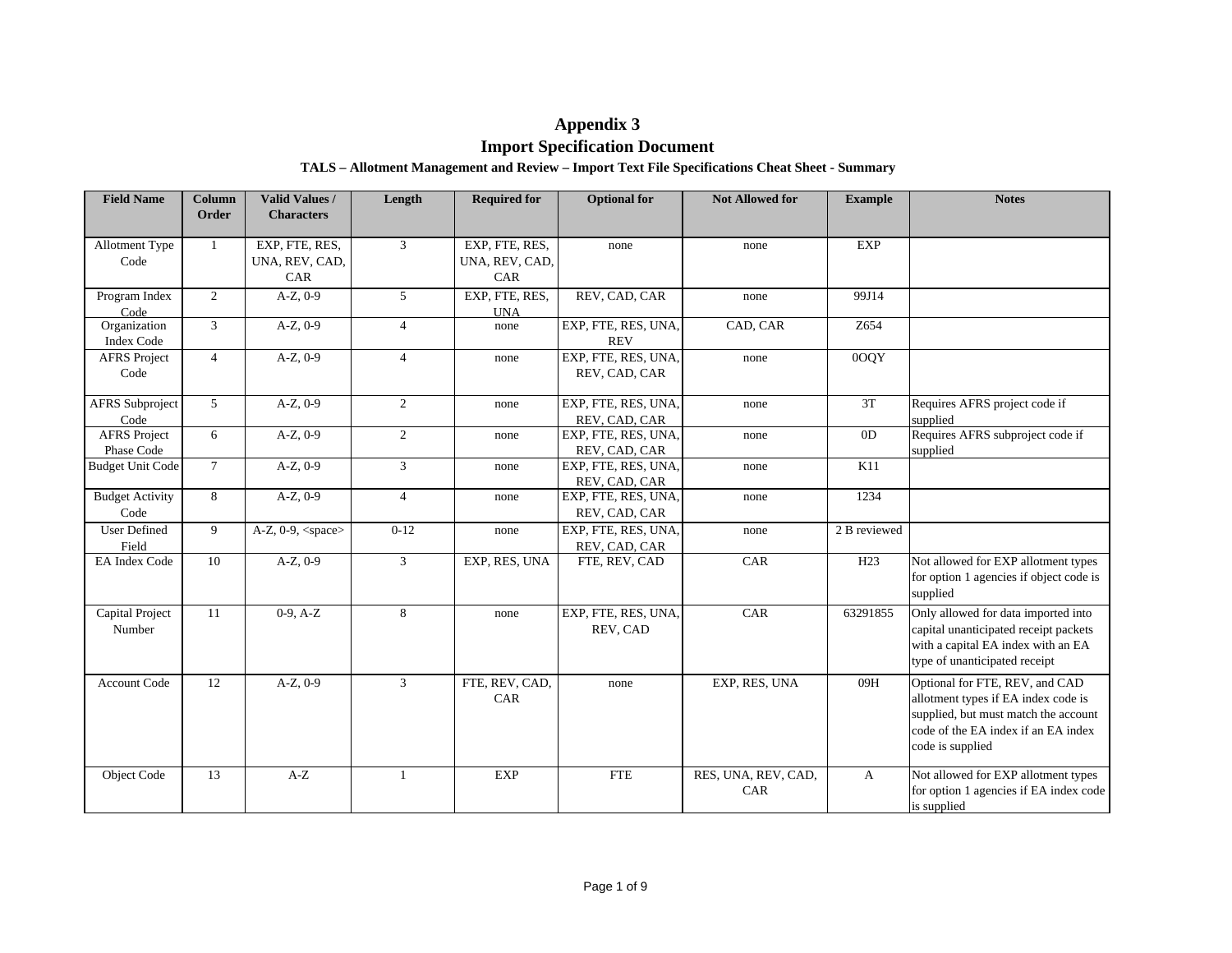| <b>Field Name</b>          | Column    | Valid Values /    | Length                                                                | <b>Required for</b> | <b>Optional</b> for             | <b>Not Allowed for</b>            | <b>Example</b> | <b>Notes</b>                                                                 |
|----------------------------|-----------|-------------------|-----------------------------------------------------------------------|---------------------|---------------------------------|-----------------------------------|----------------|------------------------------------------------------------------------------|
|                            | Order     | <b>Characters</b> |                                                                       |                     |                                 |                                   |                |                                                                              |
| Subobject Code             | 14        | $A-Z$             | 1                                                                     | none                | EXP, FTE                        | RES, UNA, REV, CAD,<br><b>CAR</b> | $\mathbf T$    | Requires object code if supplied                                             |
| Subsubobject<br>Code       | 15        | $A-Z$ , $0-9$     | $\overline{4}$                                                        | none                | EXP, FTE                        | RES, UNA, REV, CAD,<br>CAR        | F123           | Requires subobject code if supplied                                          |
| Major Source<br>Code       | 16        | $0 - 9$           | 2                                                                     | <b>REV</b>          | CAR                             | EXP, FTE, RES, UNA,<br>CAD        | $\mathfrak{Z}$ |                                                                              |
| Source Code                | 17        | $A-Z$ , $0-9$     | 2                                                                     | <b>REV</b>          | CAR                             | EXP, FTE, RES, UNA,<br>CAD        | 55             | Requires major source code if supplied                                       |
| Subsource Code             | 18        | A-Z, 0-9          | 6                                                                     | none                | REV, CAR                        | EXP, FTE, RES, UNA,<br>CAD        | NZ0453         | Requires source code if supplied                                             |
| Interagency FTE<br>Flag    | 19        | Y, N              | $\mathbf{1}$                                                          | none                | <b>FTE</b>                      | EXP, RES, UNA, REV,<br>CAD, CAR   | Y              |                                                                              |
| <b>Allotments</b>          |           |                   |                                                                       |                     |                                 |                                   |                |                                                                              |
| Amount                     | 20        | $0-9, "-"$        | 0-12 digits with no<br>decimal places<br>(excluding negative<br>sign) | none                | EXP, RES, UNA, REV,<br>CAD, CAR | <b>FTE</b>                        | 1000000        | Blank amounts for optional allotment<br>type codes will be converted to 0    |
| Amounts                    | $21 - 43$ | $0-9,$ "-"        | 0-12 digits with no<br>decimal places<br>(excluding negative<br>sign) | none                | EXP, REV, CAD, CAR              | FTE, RES, UNA                     | $-425000$      | Blank amounts for optional allotment<br>type codes will be converted to 0    |
| Adjustment<br>Month Amount | 44        | $0-9, "-"$        | 0-12 digits with no<br>decimal places<br>(excluding negative<br>sign) | none                | EXP, REV, CAD, CAR              | FTE, RES, UNA                     | $\overline{0}$ | Blank amounts for optional allotment<br>type codes will be converted to 0    |
| <b>FTEs</b>                |           |                   |                                                                       |                     |                                 |                                   |                |                                                                              |
| Amounts                    | $20 - 43$ | $0-9,$ ".", "."   | 0-4 digits with 2<br>decimal places<br>(excluding negative<br>sign)   | none                | <b>FTE</b>                      | EXP, RES, UNA, REV,<br>CAD, CAR   | $-20.5$        | Blank amounts for optional allotment<br>type codes will be converted to 0.00 |
| Adjustment<br>Month Amount | 44        | $0-9,$ ".", "-"   | 0-4 digits with 2<br>decimal places<br>(excluding negative<br>sign)   | none                | <b>FTE</b>                      | EXP, RES, UNA, REV,<br>CAD, CAR   | $\overline{0}$ | Blank amounts for optional allotment<br>type codes will be converted to 0.00 |

# **TALS – Allotment Management and Review – Import Text File Specifications Cheat Sheet - Summary**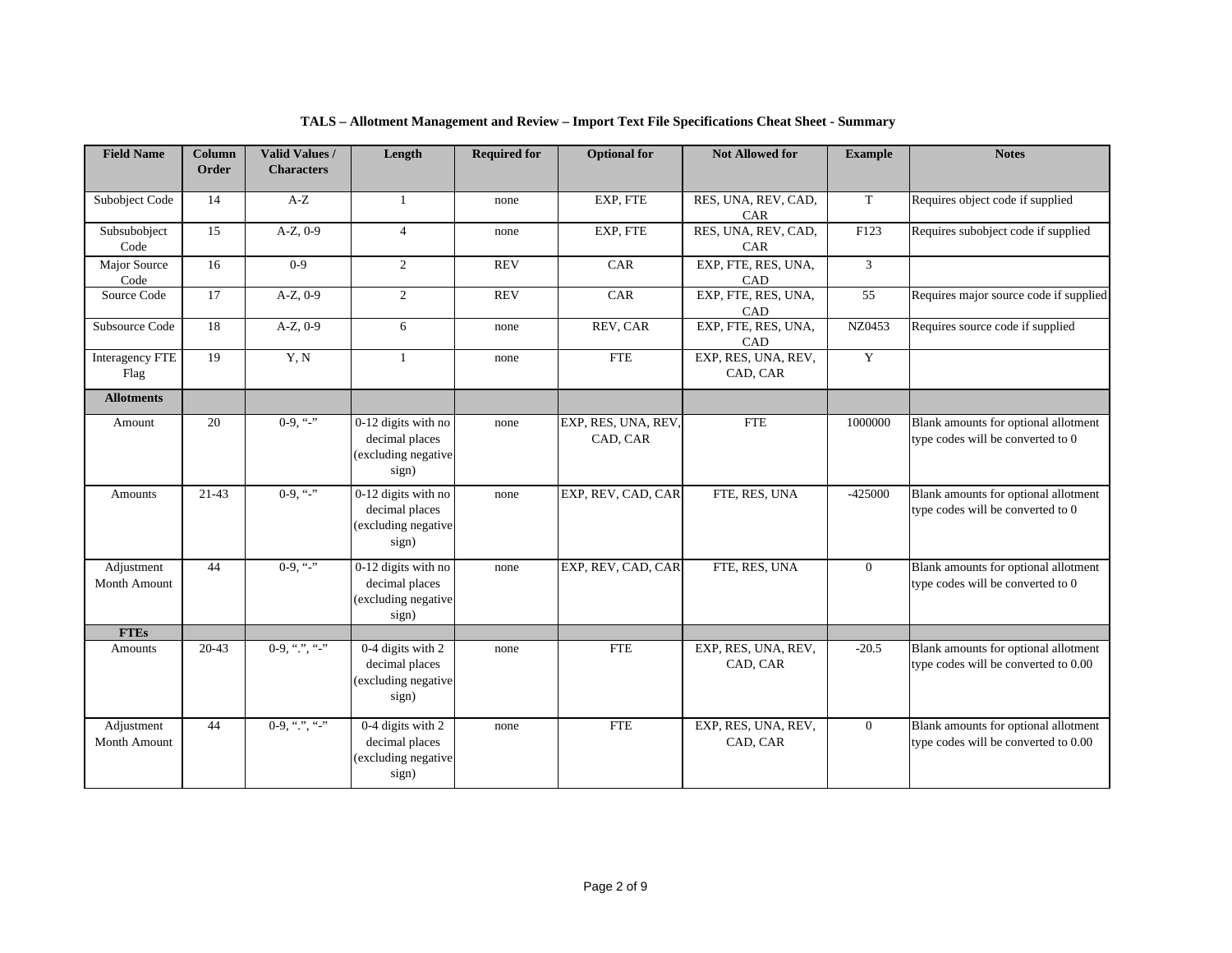| <b>Field Name</b>              | <b>Column</b>  | <b>Valid Values /</b>     | Length                                                             | Required /                     | <b>Example</b> | <b>Notes</b>                                                                                                                                     |
|--------------------------------|----------------|---------------------------|--------------------------------------------------------------------|--------------------------------|----------------|--------------------------------------------------------------------------------------------------------------------------------------------------|
|                                | Order          | <b>Characters</b>         |                                                                    | <b>Optional / Not</b>          |                |                                                                                                                                                  |
| <b>Allotment Type Code</b>     | $\overline{1}$ | <b>EXP</b>                | 3                                                                  | <b>Allowed</b><br>$\mathsf{R}$ | <b>EXP</b>     |                                                                                                                                                  |
| Program Index Code             | $\overline{2}$ | $A-Z, 0-9$                | 5                                                                  | $\mathbb{R}$                   | 99J14          |                                                                                                                                                  |
| Organization Index Code        | 3              | $A-Z, 0-9$                | $\overline{4}$                                                     | $\mathbf{O}$                   | Z654           |                                                                                                                                                  |
| <b>AFRS Project Code</b>       | $\overline{4}$ | $A-Z, 0-9$                | $\overline{4}$                                                     | $\mathbf{O}$                   | 0OOY           |                                                                                                                                                  |
| <b>AFRS</b> Subproject Code    | $\mathfrak{F}$ | $A-Z, 0-9$                | $\overline{2}$                                                     | $\Omega$                       | 3T             | Requires AFRS project code if supplied                                                                                                           |
|                                | 6              | $A-Z, 0-9$                | 2                                                                  | $\mathbf{O}$                   | 0 <sub>D</sub> |                                                                                                                                                  |
| AFRS Project Phase Code        |                |                           |                                                                    |                                |                | Requires AFRS subproject code if supplied                                                                                                        |
| <b>Budget Unit Code</b>        | $\tau$         | $A-Z, 0-9$                | 3                                                                  | $\mathbf{O}$                   | K11            |                                                                                                                                                  |
| <b>Budget Activity Code</b>    | 8              | $A-Z$ , $0-9$             | $\overline{4}$                                                     | $\mathbf{O}$                   | 1234           |                                                                                                                                                  |
| <b>User Defined Field</b>      | 9              | A-Z, 0-9, <space></space> | $0-12$                                                             | $\Omega$                       | 2 B reviewed   |                                                                                                                                                  |
| <b>EA Index Code</b>           | 10             | $A-Z$ , $0-9$             | 3                                                                  | $\mathbb{R}$                   | H23            | Not allowed for option 1 agencies if object code is supplied                                                                                     |
| Capital Project Number         | 11             | $0-9, A-Z$                | 8                                                                  | $\Omega$                       | 63291855       | Only allowed for data imported into capital unanticipated receipt<br>packets with a capital EA index with an EA type of unanticipated<br>receipt |
| <b>Account Code</b>            | 12             |                           |                                                                    | <b>NA</b>                      |                |                                                                                                                                                  |
| Object Code                    | 13             | $A-Z$                     | $\mathbf{1}$                                                       | $\mathbb{R}$                   | $\mathbf{A}$   | Not allowed for option 1 agencies if EA index code is supplied                                                                                   |
| Subobject Code                 | 14             | $A-Z$                     | 1                                                                  | $\mathbf{O}$                   | T              | Requires object code if supplied                                                                                                                 |
| Subsubobject Code              | 15             | $A-Z$ , $0-9$             | $\overline{4}$                                                     | $\Omega$                       | F123           | Requires subobject code if supplied                                                                                                              |
| Major Source Code              | 16             |                           |                                                                    | <b>NA</b>                      |                |                                                                                                                                                  |
| Source Code                    | 17             |                           |                                                                    | NA                             |                |                                                                                                                                                  |
| Subsource Code                 | 18             |                           |                                                                    | <b>NA</b>                      |                |                                                                                                                                                  |
| Interagency FTE Flag           | 19             |                           |                                                                    | <b>NA</b>                      |                |                                                                                                                                                  |
| Amounts                        | $20-43$        | $0-9,$ "-"                | 0-12 digits with no<br>decimal places (excluding<br>negative sign) | $\Omega$                       | $-425000$      | Blank amounts will be converted to 0                                                                                                             |
| <b>Adjustment Month Amount</b> | 44             | $0-9, "-"$                | 0-12 digits with no<br>decimal places (excluding<br>negative sign) | $\Omega$                       | $\Omega$       | Blank amounts will be converted to 0                                                                                                             |

# **TALS – Allotment Management and Review – Import Text File Specifications Cheat Sheet for Expenditures**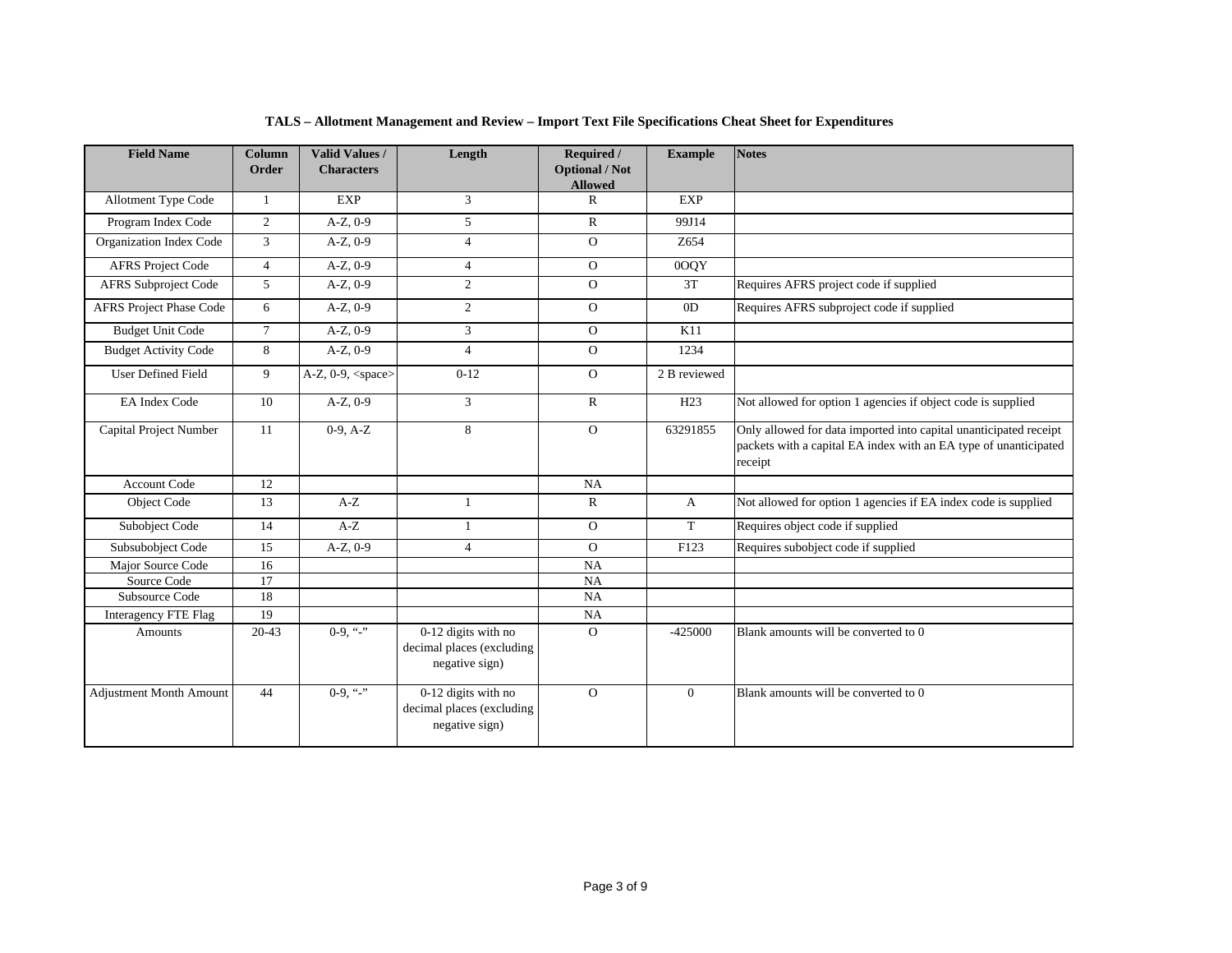| <b>Field Name</b>              | Column         | <b>Valid Values /</b><br><b>Characters</b> | Length         | <b>Required / Optional</b><br>/ Not Allowed | <b>Example</b>  | <b>Notes</b>                                                                                                                                     |
|--------------------------------|----------------|--------------------------------------------|----------------|---------------------------------------------|-----------------|--------------------------------------------------------------------------------------------------------------------------------------------------|
| Allotment Type Code            |                | <b>FTE</b>                                 | 3              | $\mathbb{R}$                                | <b>FTE</b>      |                                                                                                                                                  |
| Program Index Code             | $\mathbf{2}$   | $A-Z, 0-9$                                 | 5              | $\mathbb{R}$                                | 99J14           |                                                                                                                                                  |
| Organization Index Code        | 3              | $A-Z, 0-9$                                 | $\overline{4}$ | $\Omega$                                    | Z654            |                                                                                                                                                  |
| <b>AFRS Project Code</b>       | $\overline{4}$ | $A-Z$ , $0-9$                              | $\overline{4}$ | $\Omega$                                    | 0OQY            |                                                                                                                                                  |
| <b>AFRS Subproject Code</b>    | 5              | $A-Z, 0-9$                                 | 2              | $\overline{O}$                              | 3T              | Requires AFRS project code if supplied                                                                                                           |
| <b>AFRS Project Phase Code</b> | 6              | $A-Z$ , $0-9$                              | 2              | $\Omega$                                    | OD              | Requires AFRS subproject code if supplied                                                                                                        |
| <b>Budget Unit Code</b>        | $\overline{7}$ | $A-Z, 0-9$                                 | 3              | $\Omega$                                    | K11             |                                                                                                                                                  |
| <b>Budget Activity Code</b>    | 8              | $A-Z$ , $0-9$                              | $\overline{4}$ | $\Omega$                                    | 1234            |                                                                                                                                                  |
| <b>User Defined Field</b>      | 9              | $\overline{A}$ -Z, 0-9, <space></space>    | $0-12$         | $\overline{O}$                              | 2 B reviewed    |                                                                                                                                                  |
| <b>EA Index Code</b>           | 10             | $A-Z, 0-9$                                 | 3              | $\overline{O}$                              | H <sub>23</sub> |                                                                                                                                                  |
| Capital Project Number         | 11             | $0-9, A-Z$                                 | 8              | $\Omega$                                    | 63291855        | Only allowed for data imported into capital unanticipated receipt<br>packets with a capital EA index with an EA type of unanticipated<br>receipt |
| <b>Account Code</b>            | 12             | $A-Z, 0-9$                                 | 3              | $\mathbb{R}$                                | 09H             | Optional if EA index code is supplied, but must match the account<br>code of the EA index if an EA index code is supplied                        |
| Object Code                    | 13             | $A-Z$                                      | 1              | $\overline{O}$                              | A               |                                                                                                                                                  |
| Subobject Code                 | 14             | $A-Z$                                      |                | $\Omega$                                    | $\mathbf T$     | Requires object code if supplied                                                                                                                 |
| Subsubobiect Code              | 15             | $A-Z, 0-9$                                 | $\overline{4}$ | $\Omega$                                    | F123            | Requires subobject code if supplied                                                                                                              |
| Major Source Code              | 16             |                                            |                | <b>NA</b>                                   |                 |                                                                                                                                                  |
| Source Code                    | 17             |                                            |                | NA                                          |                 |                                                                                                                                                  |
| Subsource Code                 | 18             |                                            |                | <b>NA</b>                                   |                 |                                                                                                                                                  |
| Interagency FTE Flag           | 19             | Y, N                                       | 1              | $\overline{O}$                              | Y               |                                                                                                                                                  |

# **TALS – Allotment Management and Review – Import Text File Specifications Cheat Sheet for FTEs**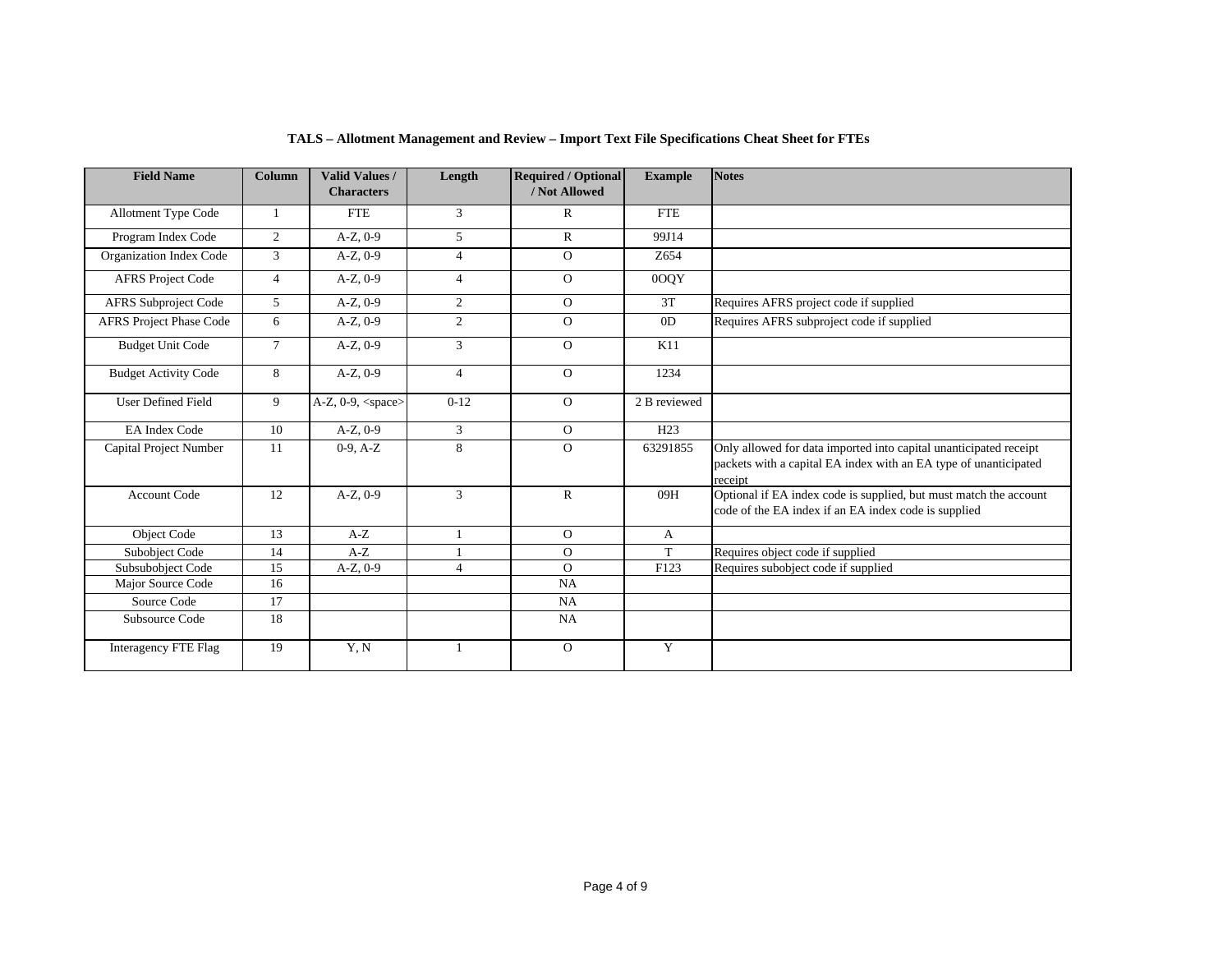| <b>Field Name</b>           | Column          | Valid Values /<br><b>Characters</b> | Length                                                             | Required / Optional /<br><b>Not Allowed</b> | <b>Example</b> | <b>Notes</b>                                                                                                                                     |
|-----------------------------|-----------------|-------------------------------------|--------------------------------------------------------------------|---------------------------------------------|----------------|--------------------------------------------------------------------------------------------------------------------------------------------------|
| Allotment Type Code         | 1               | <b>RES</b>                          | $\overline{3}$                                                     | $\mathbb{R}$                                | <b>RES</b>     |                                                                                                                                                  |
| Program Index Code          | $\overline{2}$  | $A-Z$ , 0-9                         | 5                                                                  | ${\bf R}$                                   | 99J14          |                                                                                                                                                  |
| Organization Index Code     | $\mathfrak{Z}$  | $A-Z$ , 0-9                         | $\overline{4}$                                                     | $\overline{O}$                              | Z654           |                                                                                                                                                  |
| <b>AFRS</b> Project Code    | $\overline{4}$  | $A-Z$ , 0-9                         | $\overline{4}$                                                     | $\overline{O}$                              | 00QY           |                                                                                                                                                  |
| AFRS Subproject Code        | 5 <sup>5</sup>  | $A-Z$ , 0-9                         | $\overline{2}$                                                     | $\mathbf{O}$                                | 3T             | Requires AFRS project code if supplied                                                                                                           |
| AFRS Project Phase Code     | 6               | $A-Z$ , 0-9                         | $\overline{2}$                                                     | $\overline{O}$                              | 0 <sub>D</sub> | Requires AFRS subproject code if supplied                                                                                                        |
| <b>Budget Unit Code</b>     | $7\overline{ }$ | $A-Z$ , 0-9                         | 3                                                                  | $\mathbf 0$                                 | K11            |                                                                                                                                                  |
| <b>Budget Activity Code</b> | 8               | $A-Z$ , 0-9                         | $\overline{4}$                                                     | $\overline{O}$                              | 1234           |                                                                                                                                                  |
| <b>User Defined Field</b>   | 9               | $A-Z$ , 0-9, <space></space>        | $0 - 12$                                                           | $\mathbf{O}$                                | 2 B reviewed   |                                                                                                                                                  |
| <b>EA</b> Index Code        | 10              | $A-Z$ , 0-9                         | $\overline{3}$                                                     | $\mathbb{R}$                                | H23            |                                                                                                                                                  |
| Capital Project Number      | 11              | $0-9, A-Z$                          | 8                                                                  | $\overline{O}$                              | 63291855       | Only allowed for data imported into capital unanticipated receipt<br>packets with a capital EA index with an EA type of unanticipated<br>receipt |
| Account Code                | 12              |                                     |                                                                    | $_{\rm NA}$                                 |                |                                                                                                                                                  |
| Object Code                 | 13              |                                     |                                                                    | NA                                          |                |                                                                                                                                                  |
| Subobject Code              | 14              |                                     |                                                                    | $_{\rm NA}$                                 |                |                                                                                                                                                  |
| Subsubobject Code           | 15              |                                     |                                                                    | NA                                          |                |                                                                                                                                                  |
| Major Source Code           | 16              |                                     |                                                                    | NA                                          |                |                                                                                                                                                  |
| Source Code                 | 17              |                                     |                                                                    | $_{\rm NA}$                                 |                |                                                                                                                                                  |
| Subsource Code              | 18              |                                     |                                                                    | $_{\rm NA}$                                 |                |                                                                                                                                                  |
| <b>Interagency FTE Flag</b> | 19              |                                     |                                                                    | $_{\rm NA}$                                 |                |                                                                                                                                                  |
| Amounts                     | 20              | $0-9,$ "-"                          | 0-12 digits with no<br>decimal places (excluding<br>negative sign) | $\overline{O}$                              | 1000000        | Blank amounts will be converted to 0                                                                                                             |
| Amounts                     | $21-43$         |                                     |                                                                    | NA                                          |                |                                                                                                                                                  |

# **TALS – Allotment Management and Review – Import Text File Specifications Cheat Sheet for Reserves**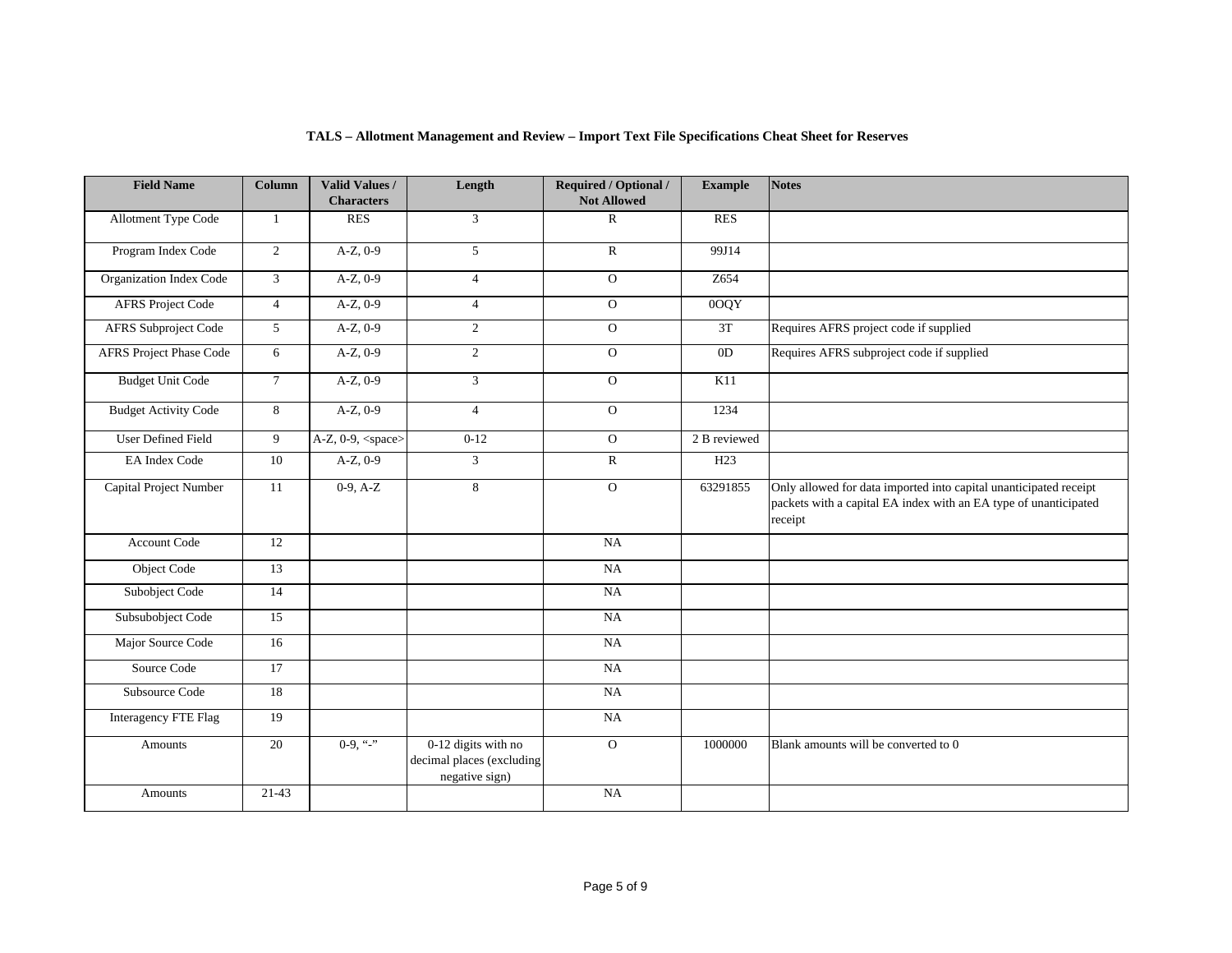| <b>Field Name</b>              | <b>Column</b>  | <b>Valid</b><br>Values /<br><b>Characters</b> | Length                                                                | Required /<br><b>Optional / Not</b><br><b>Allowed</b> | <b>Example</b> | <b>Notes</b>                                                                                                                                     |
|--------------------------------|----------------|-----------------------------------------------|-----------------------------------------------------------------------|-------------------------------------------------------|----------------|--------------------------------------------------------------------------------------------------------------------------------------------------|
| <b>Allotment Type Code</b>     | -1             | <b>UNA</b>                                    | $\overline{3}$                                                        | $\mathbb{R}$                                          | <b>UNA</b>     |                                                                                                                                                  |
| Program Index Code             | 2              | $A-Z, 0-9$                                    | 5                                                                     | $\mathbb{R}$                                          | 99J14          |                                                                                                                                                  |
| Organization Index Code        | 3              | $A-Z, 0-9$                                    | $\overline{4}$                                                        | $\Omega$                                              | Z654           |                                                                                                                                                  |
| <b>AFRS</b> Project Code       | $\overline{4}$ | $A-Z$ , $0-9$                                 | $\overline{4}$                                                        | $\Omega$                                              | 0OQY           |                                                                                                                                                  |
| <b>AFRS</b> Subproject Code    | 5              | $A-Z$ , $0-9$                                 | 2                                                                     | $\overline{O}$                                        | 3T             | Requires AFRS project code if supplied                                                                                                           |
| <b>AFRS Project Phase Code</b> | 6              | $A-Z, 0-9$                                    | 2                                                                     | $\mathbf{O}$                                          | 0 <sub>D</sub> | Requires AFRS subproject code if supplied                                                                                                        |
| <b>Budget Unit Code</b>        | $\overline{7}$ | $A-Z, 0-9$                                    | 3                                                                     | $\mathbf{O}$                                          | K11            |                                                                                                                                                  |
| <b>Budget Activity Code</b>    | 8              | $A-Z, 0-9$                                    | $\overline{4}$                                                        | $\overline{O}$                                        | 1234           |                                                                                                                                                  |
| <b>User Defined Field</b>      | 9              | $A-Z$ , $0-9$ ,                               | $0-12$                                                                | $\Omega$                                              | 2 B reviewed   |                                                                                                                                                  |
| <b>EA Index Code</b>           | 10             | $A-Z$ , 0-9                                   | 3                                                                     | $\mathbb{R}$                                          | H23            |                                                                                                                                                  |
| Capital Project Number         | 11             | $0-9, A-Z$                                    | 8                                                                     | $\Omega$                                              | 63291855       | Only allowed for data imported into capital unanticipated receipt<br>packets with a capital EA index with an EA type of unanticipated<br>receipt |
| <b>Account Code</b>            | 12             |                                               |                                                                       | NA                                                    |                |                                                                                                                                                  |
| Object Code                    | 13             |                                               |                                                                       | NA                                                    |                |                                                                                                                                                  |
| Subobject Code                 | 14             |                                               |                                                                       | NA                                                    |                |                                                                                                                                                  |
| Subsubobject Code              | 15             |                                               |                                                                       | NA                                                    |                |                                                                                                                                                  |
| Major Source Code              | 16             |                                               |                                                                       | NA                                                    |                |                                                                                                                                                  |
| Source Code                    | 17             |                                               |                                                                       | NA                                                    |                |                                                                                                                                                  |
| Subsource Code                 | 18             |                                               |                                                                       | NA                                                    |                |                                                                                                                                                  |
| Interagency FTE Flag           | 19             |                                               |                                                                       | NA                                                    |                |                                                                                                                                                  |
| Amounts                        | 20             | $0-9, "-"$                                    | 0-12 digits with no<br>decimal places<br>(excluding negative<br>sign) | $\Omega$                                              | 1000000        | Blank amounts will be converted to 0                                                                                                             |
| Amounts                        | $21-43$        |                                               |                                                                       | NA                                                    |                |                                                                                                                                                  |

# **TALS – Allotment Management and Review – Import Text File Specifications Cheat Sheet for Unallotted**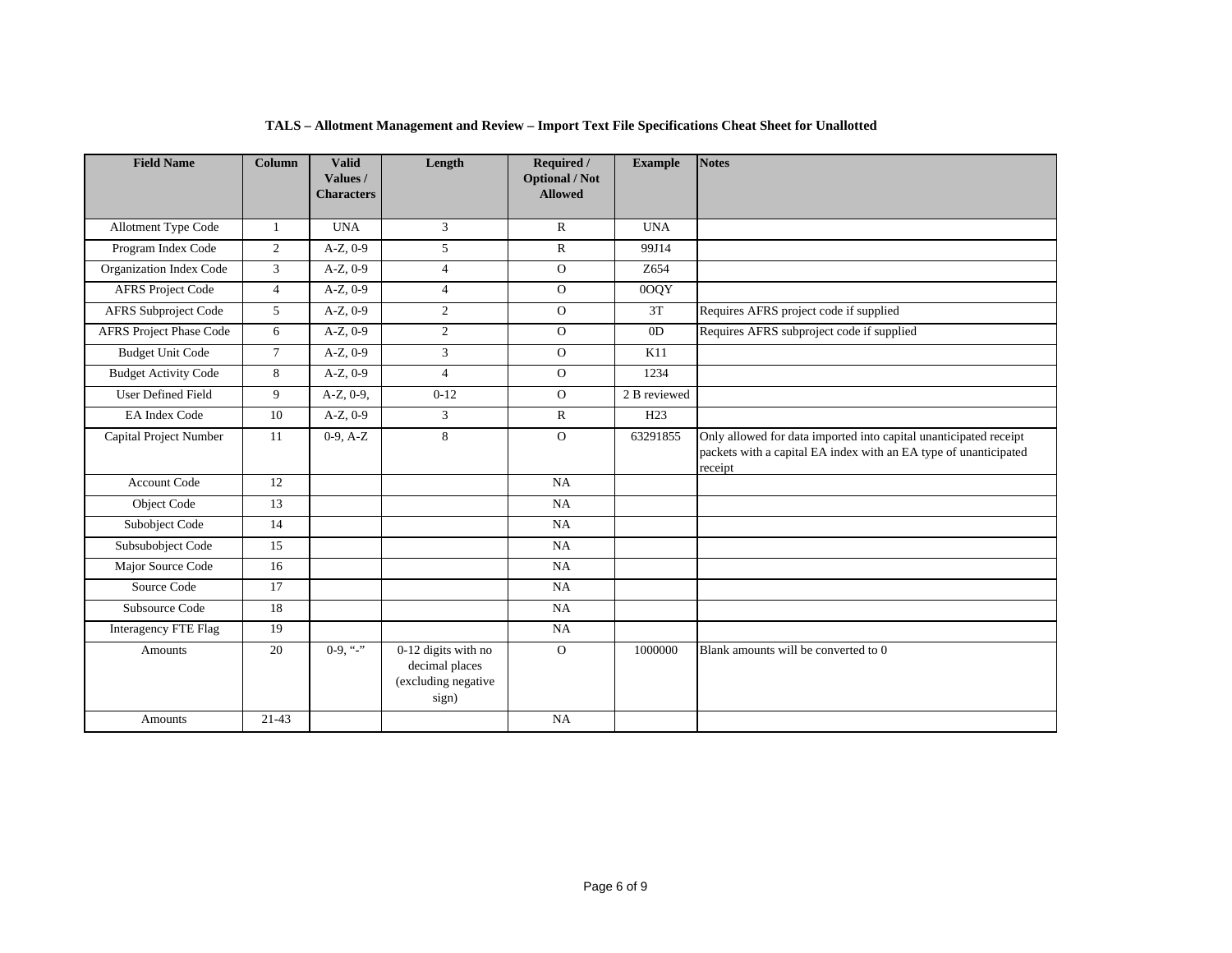| <b>Field Name</b>           | Column         | Valid Values /<br><b>Characters</b> | Length                                                             | Required / Optional /<br><b>Not Allowed</b> | <b>Example</b>  | <b>Notes</b>                                                                                                                                     |
|-----------------------------|----------------|-------------------------------------|--------------------------------------------------------------------|---------------------------------------------|-----------------|--------------------------------------------------------------------------------------------------------------------------------------------------|
|                             | Order          |                                     |                                                                    |                                             |                 |                                                                                                                                                  |
| <b>Allotment Type Code</b>  | 1              | CAD                                 | 3                                                                  | $\mathbf R$                                 | CAD             |                                                                                                                                                  |
| Program Index Code          | 2              | $A-Z$ , $0-9$                       | $\overline{5}$                                                     | $\Omega$                                    | 99J14           |                                                                                                                                                  |
| Organization Index Code     | $\mathbf{3}$   |                                     |                                                                    | NA                                          |                 |                                                                                                                                                  |
| <b>AFRS Project Code</b>    | $\overline{4}$ | $A-Z, 0-9$                          | $\overline{4}$                                                     | $\overline{O}$                              | 0OQY            |                                                                                                                                                  |
| AFRS Subproject Code        | 5              | $A-Z$ , $0-9$                       | $\overline{2}$                                                     | $\Omega$                                    | 3T              | Requires AFRS project code if supplied                                                                                                           |
| AFRS Project Phase Code     | 6              | $A-Z$ , $0-9$                       | $\overline{2}$                                                     | $\overline{O}$                              | 0 <sub>D</sub>  | Requires AFRS subproject code if supplied                                                                                                        |
| <b>Budget Unit Code</b>     | $\tau$         | $A-Z, 0-9$                          | $\mathfrak{Z}$                                                     | $\Omega$                                    | K11             |                                                                                                                                                  |
| <b>Budget Activity Code</b> | 8              | $A-Z$ , 0-9                         | $\overline{4}$                                                     | $\overline{0}$                              | 1234            |                                                                                                                                                  |
| <b>User Defined Field</b>   | 9              | A-Z, $0-9$ , <space></space>        | $0 - 12$                                                           | $\overline{O}$                              | 2 B reviewed    |                                                                                                                                                  |
| EA Index Code               | 10             | $A-Z$ , $0-9$                       | 3                                                                  | $\mathbf{O}$                                | H <sub>23</sub> |                                                                                                                                                  |
| Capital Project Number      | 11             | $0-9, A-Z$                          | 8                                                                  | $\Omega$                                    | 63291855        | Only allowed for data imported into capital unanticipated receipt<br>packets with a capital EA index with an EA type of unanticipated<br>receipt |
| Account Code                | 12             | $A-Z, 0-9$                          | $\mathfrak{Z}$                                                     | $\mathbf R$                                 | 09H             | Optional if EA index code is supplied, but must match the account<br>code of the EA index if an EA index code is supplied                        |
| Object Code                 | 13             |                                     |                                                                    | NA                                          |                 |                                                                                                                                                  |
| Subobject Code              | 14             |                                     |                                                                    | NA                                          |                 |                                                                                                                                                  |
| Subsubobject Code           | 15             |                                     |                                                                    | NA                                          |                 |                                                                                                                                                  |
| Major Source Code           | 16             |                                     |                                                                    | NA                                          |                 |                                                                                                                                                  |
| Source Code                 | 17             |                                     |                                                                    | NA                                          |                 |                                                                                                                                                  |
| Subsource Code              | 18             |                                     |                                                                    | NA                                          |                 |                                                                                                                                                  |
| <b>Interagency FTE Flag</b> | 19             |                                     |                                                                    | $_{\rm NA}$                                 |                 |                                                                                                                                                  |
| <b>Amounts</b>              | $20 - 43$      | $0-9,$ "-"                          | 0-12 digits with no<br>decimal places (excluding<br>negative sign) | $\Omega$                                    | $-425000$       | Blank amounts will be converted to 0                                                                                                             |
| Adjustment Month Amount     | 44             | $0-9,$ "-"                          | 0-12 digits with no<br>decimal places (excluding<br>negative sign) | $\mathbf{O}$                                | $\overline{0}$  | Blank amounts will be converted to 0                                                                                                             |

#### **TALS – Allotment Management and Review – Import Text File Specifications Cheat Sheet for Cash Disbursements**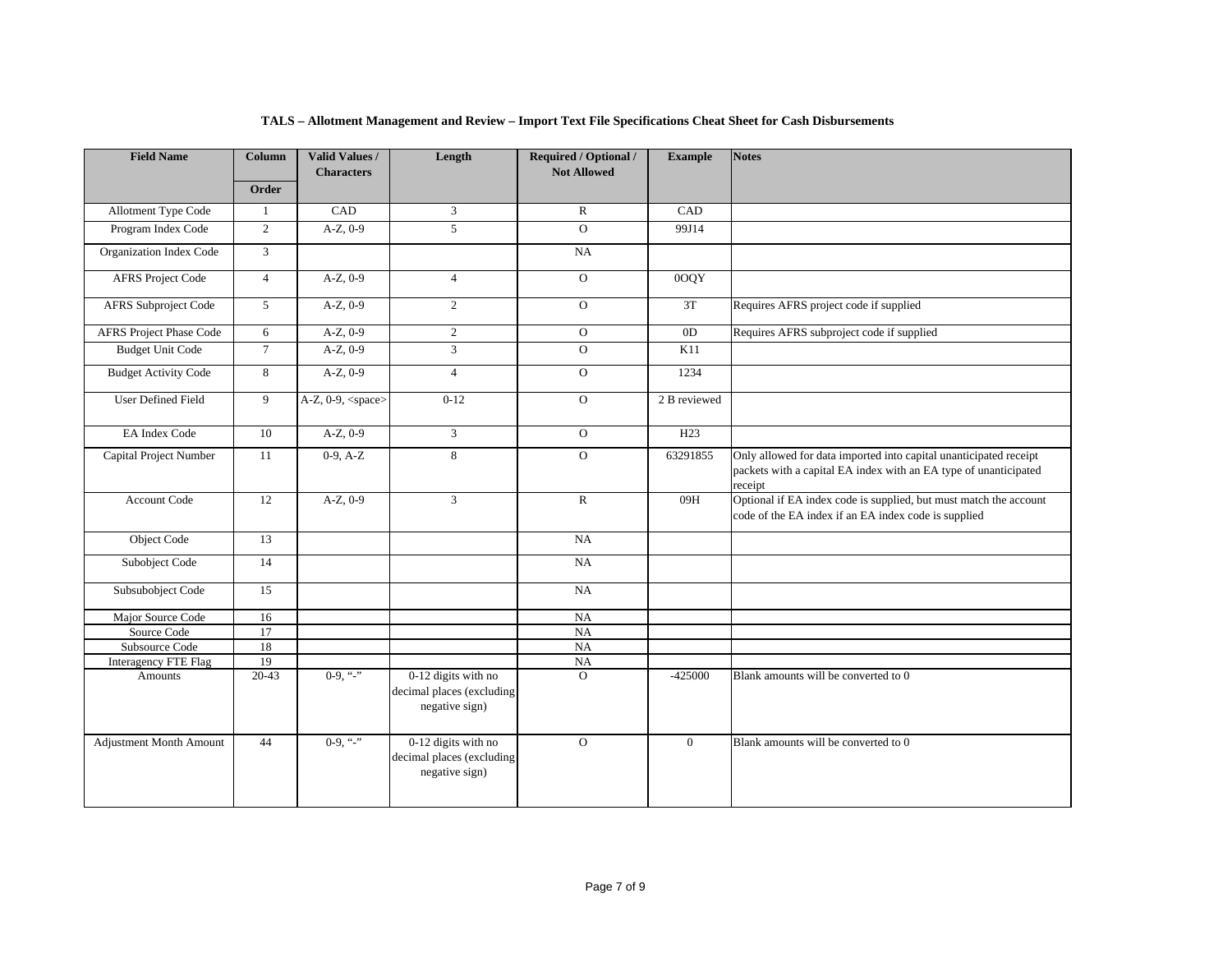| <b>Field Name</b>              | <b>Column</b>  | <b>Valid Values /</b><br><b>Characters</b> | Length                                                          | <b>Required / Optional /</b><br><b>Not Allowed</b> | <b>Example</b>  | <b>Notes</b>                              |
|--------------------------------|----------------|--------------------------------------------|-----------------------------------------------------------------|----------------------------------------------------|-----------------|-------------------------------------------|
| Allotment Type Code            | $\mathbf{1}$   | CAR                                        | 3                                                               | $\mathbb{R}$                                       | CAR             |                                           |
| Program Index Code             | $\overline{2}$ | $A-Z$ , $0-9$                              | 5                                                               | $\Omega$                                           | 99J14           |                                           |
| Organization Index Code        | 3              |                                            |                                                                 | NA                                                 |                 |                                           |
| <b>AFRS Project Code</b>       | $\overline{4}$ | $A-Z$ , $0-9$                              | $\overline{4}$                                                  | $\Omega$                                           | 0OQY            |                                           |
| <b>AFRS Subproject Code</b>    | 5              | $A-Z, 0-9$                                 | $\mathbf{2}$                                                    | $\mathbf{O}$                                       | 3T              | Requires AFRS project code if supplied    |
| <b>AFRS Project Phase Code</b> | 6              | $A-Z$ , $0-9$                              | $\overline{2}$                                                  | $\Omega$                                           | 0 <sub>D</sub>  | Requires AFRS subproject code if supplied |
| <b>Budget Unit Code</b>        | $\tau$         | $A-Z$ , $0-9$                              | $\overline{3}$                                                  | $\Omega$                                           | K11             |                                           |
| <b>Budget Activity Code</b>    | 8              | $A-Z, 0-9$                                 | $\overline{4}$                                                  | $\mathbf{O}$                                       | 1234            |                                           |
| <b>User Defined Field</b>      | 9              | A-Z, 0-9, <space></space>                  | $0 - 12$                                                        | $\Omega$                                           | 2 B reviewed    |                                           |
| <b>EA</b> Index Code           | 10             |                                            |                                                                 | NA                                                 |                 |                                           |
| Capital Project Number         | 11             |                                            |                                                                 | NA                                                 |                 |                                           |
| Account Code                   | 12             | $A-Z, 0-9$                                 | $\overline{3}$                                                  | $\mathbb{R}$                                       | 09H             |                                           |
| Object Code                    | 13             |                                            |                                                                 | NA                                                 |                 |                                           |
| Subobject Code                 | 14             |                                            |                                                                 | NA                                                 |                 |                                           |
| Subsubobject Code              | 15             |                                            |                                                                 | NA                                                 |                 |                                           |
| Major Source Code              | 16             | $0 - 9$                                    | $\overline{2}$                                                  | $\Omega$                                           | 3               |                                           |
| Source Code                    | 17             | $A-Z$ , $0-9$                              | $\overline{2}$                                                  | $\overline{O}$                                     | $\overline{55}$ | Requires major source code if supplied    |
| Subsource Code                 | 18             | $A-Z$ , $0-9$                              | 6                                                               | $\Omega$                                           | NZ0453          | Requires source code if supplied          |
| Interagency FTE Flag           | 19             |                                            |                                                                 | NA                                                 |                 |                                           |
| Amounts                        | $20-43$        | $0-9.$ "-"                                 | 0-12 digits with no decimal<br>places (excluding negative sign) | $\Omega$                                           | $-425000$       | Blank amounts will be converted to 0      |
| <b>Adjustment Month Amount</b> | 44             | $0-9,$ "-"                                 | 0-12 digits with no decimal<br>places (excluding negative sign) | $\Omega$                                           | $\mathbf{0}$    | Blank amounts will be converted to 0      |

# **TALS – Allotment Management and Review – Import Text File Specifications Cheat Sheet for Cash Receipts**